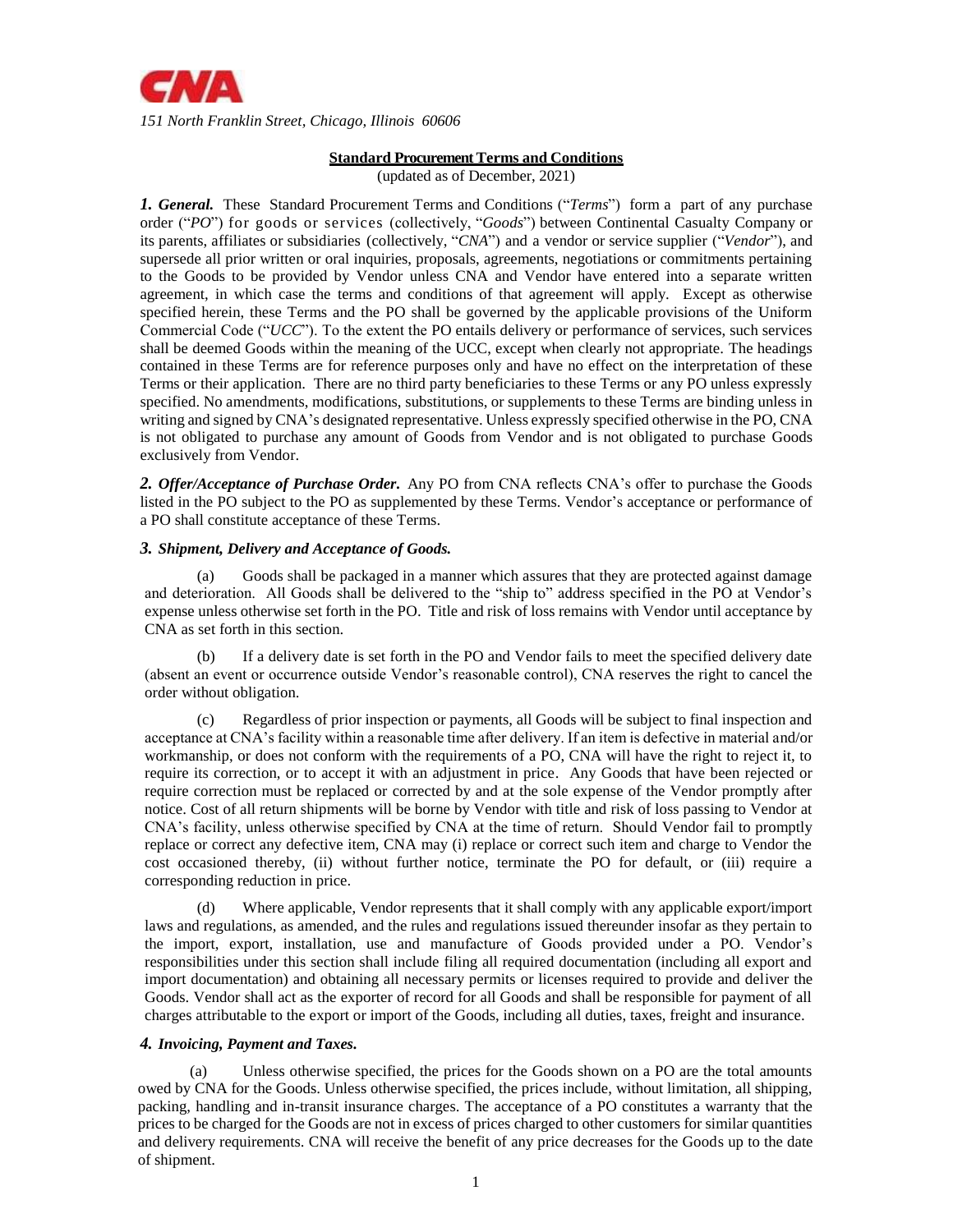(b) Vendor shall submit an invoice to CNA no later than thirty (30) days after delivery of the Goods referenced on the applicable invoice, or after every thirty (30) days of services, and no later than sixty (60) days following completion of the services referenced on the applicable invoice. Invoices shall include receipts and other documentation sufficient to support itemized charges and shall be submitted either through CNA's purchase order system or electronically in .pdf or .doc format via email to [invoices@cna.com.](mailto:invoices@cna.com)

(c) Within sixty (60) days after receipt of an invoice, CNA shall either remit payment for the invoice or send written notice to Vendor advising of CNA's reasons for withholding payment. If CNA pays the undisputed amount on any invoice within ten (10) days of receipt, the amount shall be subject to a two percent (2%) discount, or within fifteen (15) days of receipt, the amount shall be subject to a one percent (1%) discount. If CNA disputes an invoice, CNA shall remit the amount CNA determines is properly due in accordance with this section and the parties shall use their best efforts to resolve such dispute as soon as possible. Notwithstanding anything to the contrary, holdbacks from Vendor's invoices may be made for defective Goods or if CNA reasonably believes that Vendor has failed to substantially perform matters or incur expenses included within the submitted invoice. CNA reserves the right not to pay invoices received more than ninety (90) days after delivery of the Goods or completion of the services referenced on the applicable invoice.

(d) Vendor's invoices shall state applicable taxes owed by CNA, if any, by tax jurisdiction and with a proper breakdown between taxable and nontaxable items. Vendor shall remit such tax payments to the appropriate jurisdiction. Vendor will indemnify CNA from any claims by any jurisdiction relating to taxes paid by CNA to Vendor and for any penalties, fines, additions to tax or interest thereon imposed as a result of Vendor's failure to remit the taxes in a timely manner to the appropriate taxing jurisdiction or for Vendor's failure to invoice CNA for the correct amount of taxes. Notwithstanding the foregoing, the parties understand and agree that as an Illinois-domiciled insurance company CNA is exempt from the payment of privilege and occupation taxes levied by any municipality, county or other political subdivision of the State of Illinois pursuant to 215 ILCS 5/415. In no event will Vendor pay or collect any State of Illinois or City of Chicago taxes without notifying CNA and giving CNA an opportunity to challenge the applicability of such taxes.

(e) Vendor will keep records to validate invoices for a period of not less than five (5) years from the date of the relevant invoice; provided that in the event CNA provides written notice of the pendency of a tax or other regulatory proceeding requiring a longer retention period, Vendor agrees to retain such information as necessary to accommodate such proceeding. CNA reserves the right to audit all invoices, and Vendor shall afford reasonable access to all supporting documentation to enable CNA to do so.

### *5. Warranties and Indemnity.*

(a) Vendor warrants to CNA that the Goods: (a) will conform strictly to specifications, samples and description specified by CNA, furnished by Vendor, and/or set forth in the applicable PO; (b) will be of good and merchantable quality; (c) will be fit for any particular purpose for which the Goods are required by CNA, to the extent known by Vendor; (d) will be free from defects in material, design, and workmanship; (e) will not infringe any patents, copyrights, trademarks or intellectual property rights of third parties; (f) are owned by Vendor immediately prior to delivery, will be transferred to CNA without violation of any agreement to which Vendor is a party or by which Vendor is bound and will be free of security interests, liens, and encumbrances; and (e) will be produced, packaged and shipped in compliance with good manufacturing practices, applicable licenses and all applicable laws, regulations and rules, including without limitation those related to hazardous and toxic materials, the environment, labor, immigration, occupational safety and health, labeling and adulterated, misbranded or banned goods. Vendor further represents and warrants that it will comply with all applicable laws, rules and regulations ("Applicable Laws") pertaining to the performance of its obligations under each PO and that upon full payment, CNA shall have good and marketable title to the Goods free and clear of all liens, claims and encumbrances of whatever kind and description. Vendor hereby assigns to CNA all warranties provided by any manufacturer or other supplier in the applicable purchase documents pertaining to the Goods to the extent Vendor is not the manufacturer or other original source of the Goods or any part thereof. These warranties will survive any inspection, delivery, acceptance, payment or use by CNA of or for the Goods.

(b) Vendor will, at its expense, indemnify, hold harmless and, at CNA's request, defend CNA and CNA's affiliates, directors, officers, employees, agents and independent contractors from and against all claims, liabilities, damages, losses, costs and expenses, including but not limited to reasonable attorneys' fees, professional fees and costs, and the costs of settlement, compromise, judgment or verdict incurred by or demanded from CNA, arising out of or in connection with any alleged: (a) breach of any warranty made by Vendor under any PO, and/or (b) act or omission of Vendor or Vendor's employees or agents, including but not limited to the extent such act or omission causes or contributes to (i) any bodily injury, sickness, disease or death; (ii) any injury to or destruction of tangible or intangible property (including computer programs and data or any loss of use resulting therefrom); or (iii) any violation of any statute, ordinance or regulation, in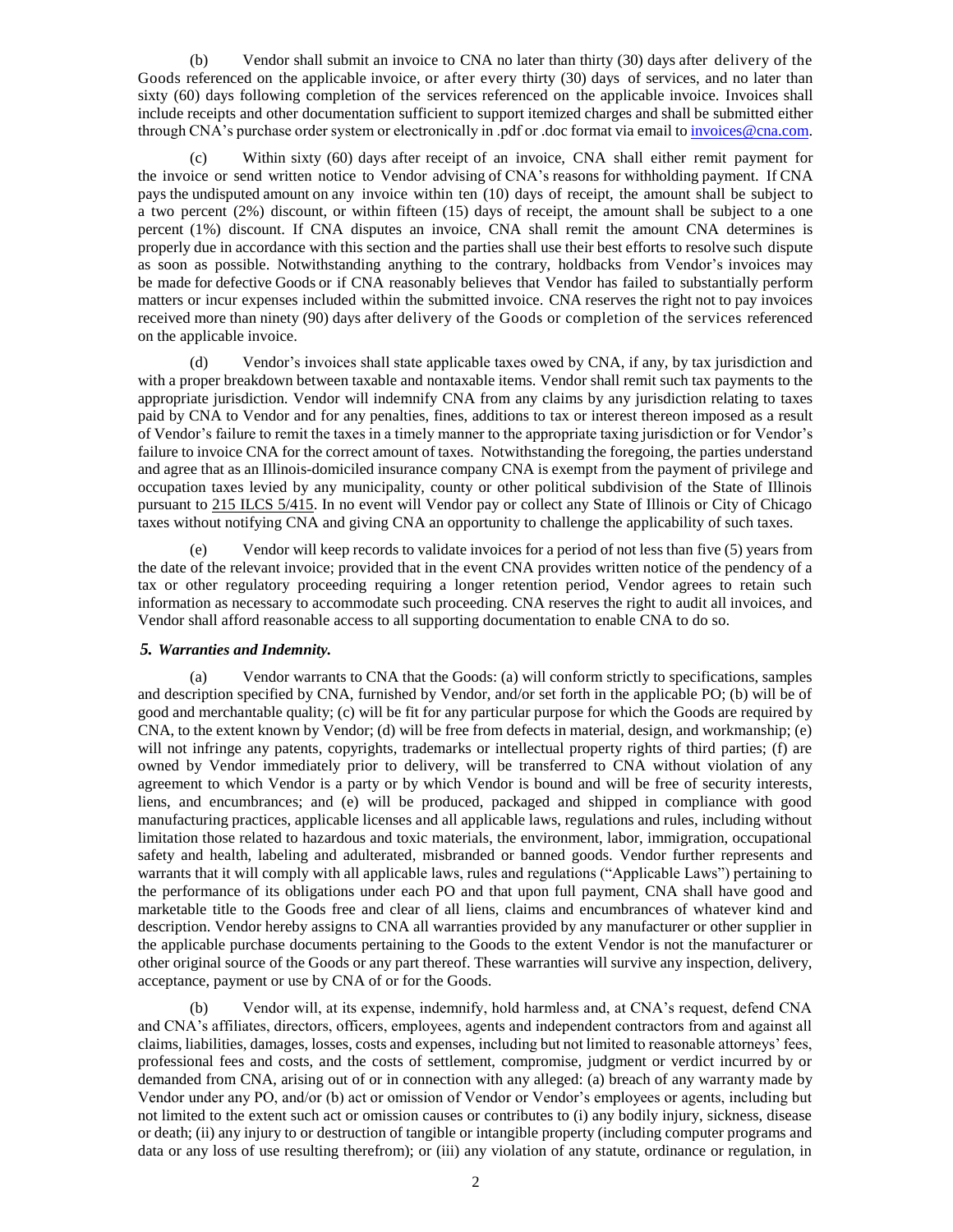each case arising in whole or in part from the sale of the Goods to CNA or CNA's exercise of rights in connection with such Goods.

### *6. Confidentiality.*

(a) Each party acknowledges that material and information that has or will come into the possession or knowledge of each in connection with a PO or the performance thereof, may consist of confidential and proprietary data, whose disclosure to or use by third parties will be damaging ("Confidential Information"). Both parties agree to hold such material and information in strictest confidence, not to make use thereof other than for the performance of any PO, to release it only to employees or agents requiring access to such information, and not to release or disclose it to any other party without consent of the disclosing party, which consent shall not be unreasonably withheld. Upon the providing party's request, the recipient party shall either destroy or return such confidential and/or proprietary information.

(b) CNA shall retain ownership of its Confidential Information and any and all of its proprietary systems and methodologies. "Customer Data" shall mean all data and information (a) provided to Vendor by or on behalf of CNA or its customers, (b) obtained, developed or produced by Vendor in connection with a PO, or (c) to which Vendor has access in connection with the provision of the Goods. All Customer Data is, or will be, and shall remain the property of CNA, and shall be deemed Confidential Information. Without CNA's prior written approval the Customer Data shall not be (i) used by Vendor other than is necessary for Vendor's performance of its obligations under the PO, (ii) disclosed, sold, assigned, leased or otherwise provided to third parties by Supplier, or (iii) commercially exploited by or on behalf of Supplier. Supplier will comply with all Applicable Laws governing the collection, receipt, access, use, storage, disposal, and disclosure of Customer Data.

*7. Vendor Representations and Warranties.* Vendor represents and warrants to CNA that:

(a) Vendor has the legal right to enter into and to perform its obligations under the PO and that it has and will keep renewed and up to date all permits and licenses required by Applicable Laws to provide the Goods thereunder.

(b) No Goods provided by Vendor hereunder and no electronic messages, connections, data and communications (in whatever form) provided or utilized by Vendor will contain either embedded devices or capability that allow Vendor or a third party to disrupt the systems or operations of CNA or its affiliates, or any virus, time bomb, trap door, or other code designed to disrupt, disable, harm or otherwise impede, or to allow unauthorized access to, the operation of any CNA software, firmware, hardware or computer system;

(c) Vendor has not provided any commissions, payments, kickbacks, lavish or extensive entertainment, or other inducements of more than minimal value to any employee or agent of CNA, CNA Financial Corporation, or any affiliates or subsidiaries thereof, in connection with the PO;

(d) Vendor warrants that (i) it has in place reasonable cybersecurity policies and procedures to protect CNA information systems and Customer Data, including training for employees and permitted subcontractors, and (ii) without limiting the foregoing, it shall maintain its internal security procedures in a manner that meets or exceeds the levels required by Applicable Laws.

(e) Except as expressly provided to CNA in writing, none of the personnel who perform or shall in the future perform work under the PO is a former employee of CNA or any CNA affiliate; and

(f) Vendor shall comply with the regulations and restrictions of the U.S. Treasury's Office of Foreign Assets Control ("OFAC"). All payments made or received on behalf of CNA will be reviewed for compliance with OFAC. Vendor shall comply with the USA Patriot Act and any regulation promulgated under that act. If, at any time subsequent to the inception of a PO, either (a) the ownership, control, or management of Vendor is altered or changed, in whole or in part, in such a way that receipt or payment of funds or any other contemplated transaction under this Agreement would be prohibited by United States or other applicable statute, regulation, or law, or (b) Vendor becomes subject to restrictions imposed by the United States government so that receipt or payment of funds or other contemplated transaction under any PO would be prohibited by statute, regulation, or law, then Vendor must immediately notify CNA of the same in writing via certified, registered or internationally recognized overnight courier service, and CNA's obligation to pay or receive funds or otherwise to perform under such PO shall be suspended until such time, if any, as CNA is authorized by applicable law, regulation or license to perform under the PO. In such case, CNA may also, at its option and as authorized by United States law, terminate the PO.

*8. Works for Hire*. Except for pre-existing software, documentation or other materials which Vendor has expressly identified in writing to CNA as proprietary to Vendor or a third party, all materials or products designed or developed by Vendor under the PO shall be deemed works made for hire belonging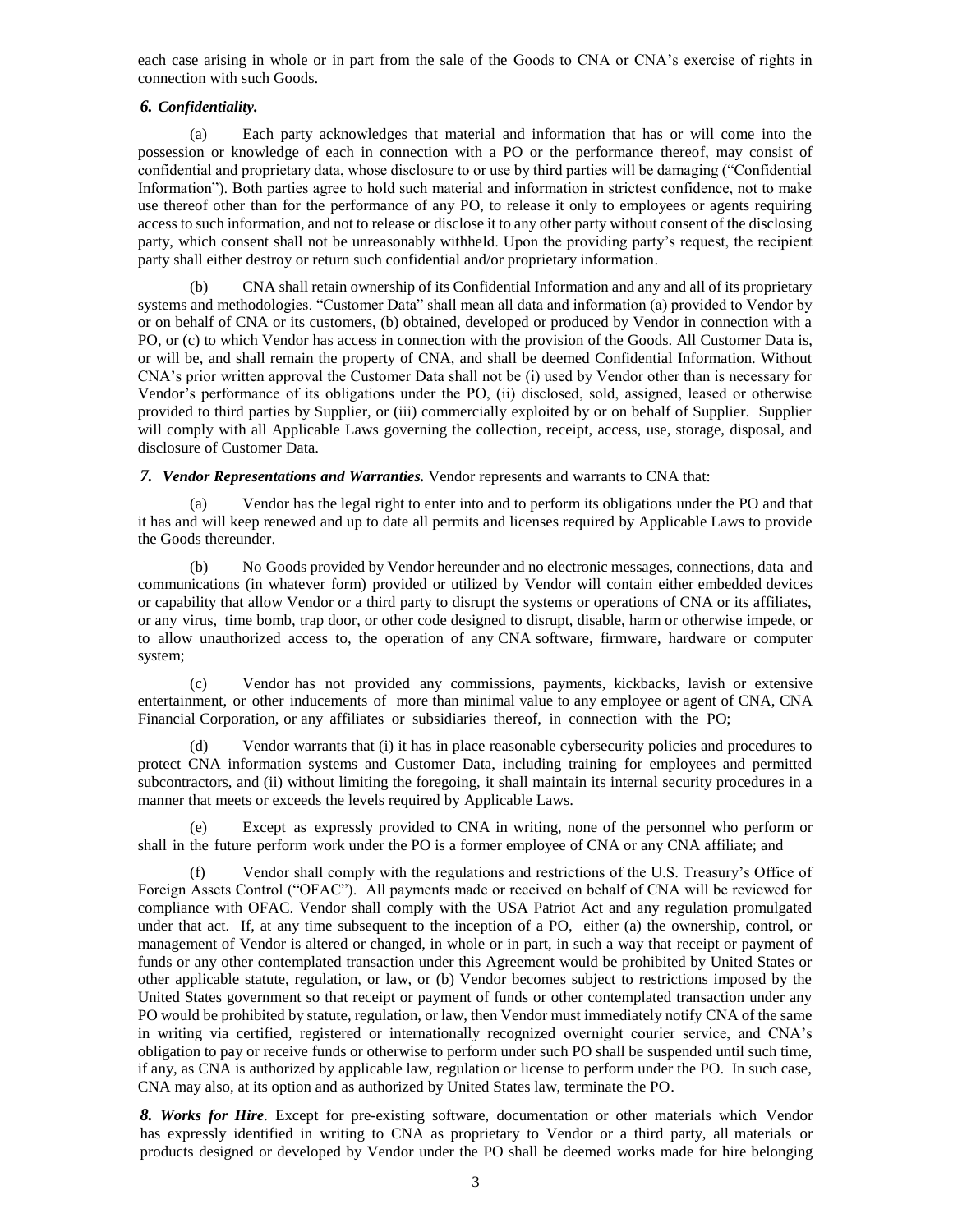exclusively to CNA such that Vendor shall be deemed to have forever transferred and assigned to CNA any and all right, title and interest it may have therein. As to such identified proprietary or third party material, Vendor grants CNA a non-exclusive, royalty free, fully paid, perpetual, irrevocable license of such material, without right to sublicense, to make, use, sell, copy and display the same.

*9. Assignment and Subcontracting*. Vendor may not assign any of its rights or delegate any of its obligations under a PO without CNA's prior written consent, which CNA will not unreasonably withhold. CNA may, at its option, void any attempted assignment or delegation undertaken without CNA's prior written consent. Vendor may not subcontract any of its rights or obligations under a PO without CNA's prior written consent. If CNA consents to the use of a subcontractor, Vendor will: (i) guarantee and will remain liable for the performance of all subcontracted obligations; (ii) indemnify CNA for all damages and costs of any kind incurred by CNA or any third party and caused by the acts and omissions of Vendor's subcontractors, and (iii) make all payments to its subcontractors. If Vendor fails to timely pay a subcontractor for work performed, CNA will have the right, but not the obligation, to pay the subcontractor and offset any amount due to Vendor by any amount paid to the subcontractor. Vendor will defend, indemnify and hold CNA harmless for all damages and costs of any kind, including without limitation, incurred by CNA and caused by Vendor's failure to pay a subcontractor.

*10. Insurance*. Vendor will secure and maintain insurance providing coverage for liabilities to (a) CNA and its affiliates, and (b) any third parties, in each case for bodily injury (personal injury) and damage to property in amounts sufficient to protect CNA in the event of such injury or damage, and will be in compliance with any and all Applicable Laws addressing the liabilities of an employer to its employees for injuries and disease suffered in connection with employment. Vendor further will maintain such additional types and limits of insurance as is customary for a company of similar size and similar operations to Vendor in the jurisdiction or jurisdictions in which Vendor's operations take place.

*11. Outsourcing Acknowledgment.* CNA has, or may have in the future, agreements with third party outsourcers ("Outsourcing Suppliers") to provide certain services on CNA's behalf, including without limitation CNA's source-to-pay procurement processes. Such outsourcing includes, but is not limited to, management by the Outsourcing Suppliers, on CNA's behalf, of agreements as may be in place from time to time between Vendor and CNA, however CNA will remain the contracting party. In connection therewith, Vendor hereby authorizes CNA to provide such Outsourcing Suppliers with access to any agreements, POs, statements of work, work orders, schedules, exhibits and other attachments, as well as to the Goods provided thereunder, provided that: (i) such access is solely for the benefit of CNA and its affiliates, (ii) the Outsourcing Suppliers may not use or access the Goods for their own internal business purposes, and (iii) the Outsourcing Suppliers are bound to CNA by confidentiality obligations that are no less stringent than those set forth in these Terms. Notwithstanding the foregoing, the Outsourcing Suppliers have the right to anonymize and aggregate Confidential Information, which may include Vendor information, and use such anonymized and aggregated information for their own business purposes.

*12. Relationship of the Parties.* Vendor is an independent contractor for all purposes. Neither party shall be deemed to be the legal representative of the other. Vendor agrees to assume complete responsibility for its own employees with regard to federal or state employers' liability, workers' compensation, Social Security, unemployment insurance, and Occupational Safety and Health Administration requirements, and agrees to comply with all other Applicable Laws pertaining to its employees.

*13. Applicable Law and Jurisdiction.* Unless otherwise specified in a PO, each PO is governed and shall be construed and enforced in accordance with laws of the State of Illinois (with the exception of conflict of laws rules) and all actions relating to any PO must be brought and heard in a court of competent jurisdiction located in or having jurisdiction over Cook County, Illinois.

*14. Dispute Resolution.* Any dispute or controversy between the parties arising out of or relating to a PO including, without limitation, a dispute or controversy relating to the construction of any provision or the validity or enforceability of any term or condition (including this provision), or of the entire PO, or any claim that all or any part of a PO (including this provision) is void or voidable, shall be submitted to arbitration before a single arbitrator in accordance with the Commercial Rules of the American Arbitration Association then in effect. Any arbitration under this provision shall be conducted in Illinois. Each party shall bear its own costs and expenses in any such proceeding. To the fullest extent permitted by law, the parties irrevocably submit to the jurisdiction of such forum and waive any objection it may have to either the jurisdiction or the venue of such forum, provided, however, that nothing herein shall prevent a party from seeking an injunction or any other legal or equitable remedy in a court of competent jurisdiction related to breaches of the confidentiality obligations hereunder and/or protection of the parties' respective trade secrets, trade names and similar intellectual property interests. In each case, Vendor will continue to diligently perform its obligations under the applicable PO pending final resolution of the dispute.